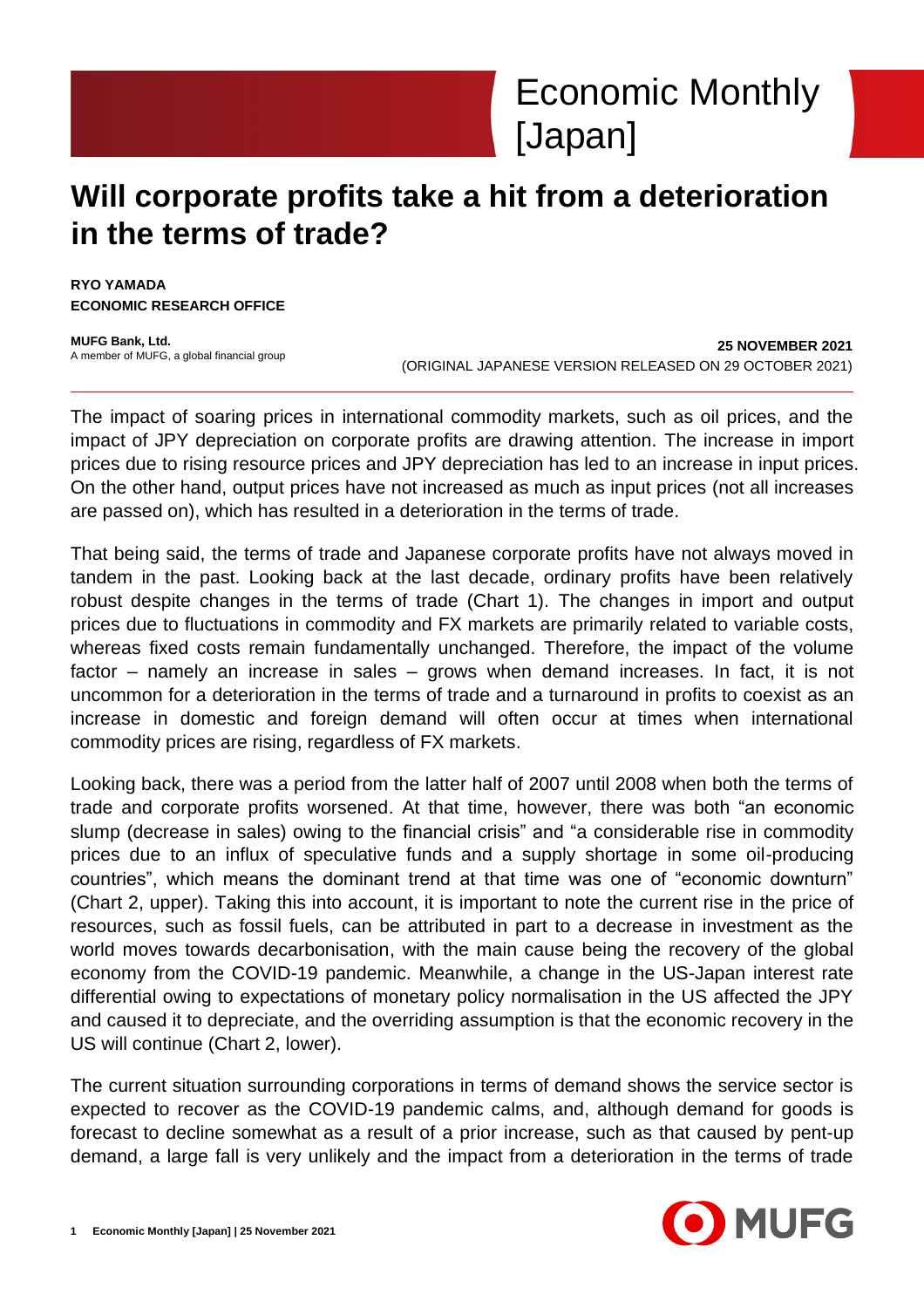will be limited. That being said, the shortage of semiconductors and other factors are severely restricting production and sales in some manufacturing industries, and it will be important to continue to keep an eye out for a decline in sales due to supply constraints caused by factors other than these related to demand.





Translated by Elizabeth Foster

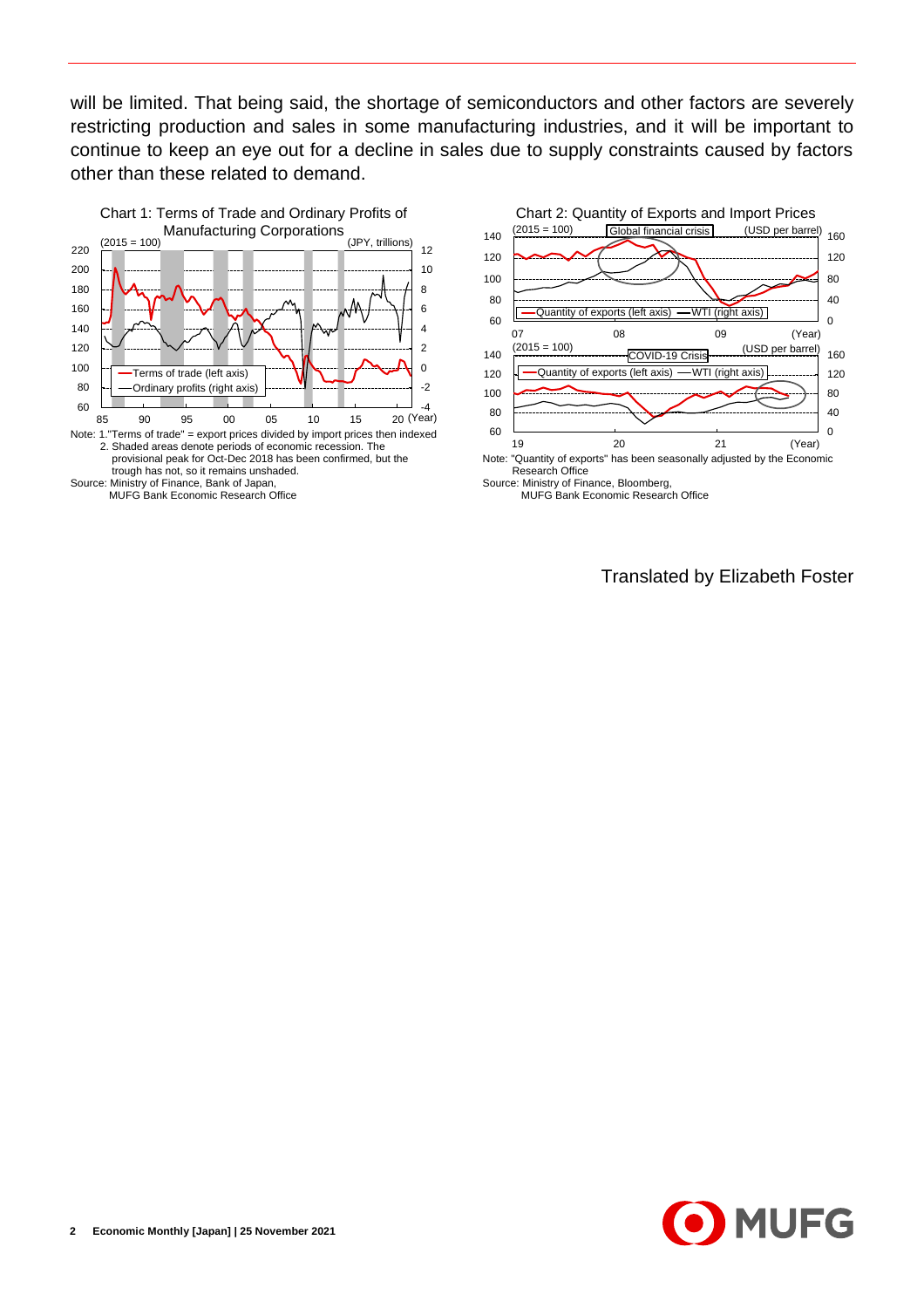## MAIN ECONOMIC AND FINANCIAL INDICATORS (JAPAN)

|                                                                                                        | MAIN ECONOMIC AND FINANCIAL INDICATORS (JAPAN) |                    |                    |                    |                    |                    |                  |                    |                   |                     |
|--------------------------------------------------------------------------------------------------------|------------------------------------------------|--------------------|--------------------|--------------------|--------------------|--------------------|------------------|--------------------|-------------------|---------------------|
| 1. Main Economic Indicators                                                                            |                                                |                    |                    |                    |                    |                    |                  |                    |                   |                     |
|                                                                                                        | Fiscal                                         | Fiscal             | 2020               | 2021               |                    |                    |                  | 2021               |                   | As of Oct. 29, 2021 |
|                                                                                                        | 2019                                           | 2020               | 4Q                 | 1Q                 | 2Q                 | MAY                | <b>JUN</b>       | JUL                | AUG               | <b>SEP</b>          |
| Real GDP Growth Rate <% changes from                                                                   | $-0.5$                                         | $-4.4$             | 11.9               | $-4.2$             | 1.9                | $***$              | $***$            | $***$              | $***$             | ***                 |
| previous period at SA annual rate><br>Industrial Production Index                                      | $-3.8$                                         | $-9.5$             | $(-0.9)$<br>5.7    | $(-1.3)$<br>2.9    | (7.6)<br>1.1       | $-6.5$             | 6.5              | $-1.5$             | $-3.6$            | $-5.4$              |
| Production                                                                                             |                                                |                    | $(-3.5)$           | $(-1.0)$           | (19.9)             | (21.1)             | (23.0)           | (11.6)             | (8.8)             | $(-2.3)$            |
| Shipments                                                                                              | $-3.6$                                         | $-9.8$             | 5.9                | 2.0                | 0.7                | $-5.5$             | 4.8              | $-0.3$             | $-4.4$            | $-6.2$              |
| Inventory                                                                                              | 2.8                                            | $-9.8$             | $(-3.5)$<br>$-1.6$ | $(-1.4)$<br>$-1.3$ | (18.8)<br>0.9      | (21.5)<br>$-1.1$   | (19.2)<br>2.1    | (11.2)<br>$-0.7$   | (7.2)<br>$-0.1$   | $(-4.6)$<br>3.7     |
|                                                                                                        |                                                |                    | $(-8.4)$           | $(-9.8)$           | $(-5.0)$           | $(-8.7)$           | $(-5.0)$         | $(-4.5)$           | $(-3.7)$          | (0.8)               |
| Inventory/Shipments Ratio                                                                              | 112.5                                          | 122.9              | 114.6              | 109.5              | 108.2              | 108.8              | 108.5            | 109.6              | 113.7             | 120.4               |
| $(2015=100)$                                                                                           | $-0.7$                                         | $-6.9$             | [114.6]<br>2.3     | [117.1]<br>$-0.7$  | [142.1]<br>$-0.5$  | [150.5]<br>$-3.0$  | [138.3]          | [127.8]<br>$-0.6$  | [124.7]<br>$-1.7$ | [119.5]             |
| Index of Tertiary Industries Activity                                                                  |                                                |                    | $(-2.9)$           | $(-3.0)$           | (7.5)              | (10.1)             | 2.2<br>(2.9)     | (2.0)              | $(-0.5)$          |                     |
| Domestic Corporate Goods Price Index                                                                   | 0.1                                            | $-1.4$             | $-0.3$             | 1.6                | 2.5                | 0.7                | 0.9              | 1.1                | 0.1               | 0.3                 |
|                                                                                                        |                                                |                    | $(-2.2)$           | $(-0.3)$           | (4.6)              | (4.9)              | (5.2)            | (5.8)              | (5.8)             | (6.3)               |
| Consumer Price Index(SA, total, excl.fresh foods)                                                      | 0.6                                            | $-0.4$             | $-0.2$<br>$(-0.9)$ | 0.3<br>$(-0.5)$    | $-0.5$<br>$(-0.6)$ | 0.3<br>$(-0.6)$    | 0.1<br>$(-0.5)$  | 0.4<br>$(-0.2)$    | $-0.1$<br>(0.0)   | 0.1<br>(0.1)        |
| Index of Capacity Utilization                                                                          | 98.2                                           | 87.4               | 92.6               | 95.6               | 96.7               | 92.5               | 98.2             | 94.9               | 91.2              |                     |
| $(2015=100)$                                                                                           |                                                |                    | [95.6]             | [94.6]             | [75.3]             | [70.4]             | [75.3]           | [81.9]             | [84.5]            | [88.8]              |
| Machinery Orders (Private Demand,<br>Excl.Electric Power and Ship building)                            | $-0.3$                                         | $-8.8$             | 12.9<br>(1.2)      | $-5.3$<br>$(-2.5)$ | 4.6<br>(12.6)      | 7.8<br>(12.2)      | $-1.5$<br>(18.6) | 0.9<br>(11.1)      | $-2.4$<br>(17.0)  |                     |
| Manufacturing                                                                                          | $-8.1$                                         | $-8.5$             | 11.4               | $-2.2$             | 12.1               | 2.8                | 3.6              | 6.7                | $-13.4$           |                     |
|                                                                                                        |                                                |                    | (0.8)              | (0.8)              | (26.5)             | (37.9)             | (30.2)           | (32.6)             | (22.4)            |                     |
| Non-manufacturing                                                                                      | 6.2                                            | $-9.0$             | 15.5               | $-9.2$             | $-1.8$             | 10.0               | 3.8              | $-9.5$             | 7.1               |                     |
| Excl. Electric Power & Ship building<br>Shipments of Capital Goods                                     | $-5.5$                                         | $-6.6$             | (1.4)<br>5.2       | $(-4.8)$<br>7.8    | (2.2)<br>9.9       | $(-4.7)$<br>$-3.1$ | (9.8)<br>4.6     | $(-5.3)$<br>$-0.9$ | (12.4)<br>$-2.8$  | $-4.7$              |
| (Excl.Transport Equipment)                                                                             |                                                |                    | $(-0.4)$           | (5.2)              | (22.7)             | (23.6)             | (23.8)           | (21.2)             | (27.4)            | (16.5)              |
| <b>Construction Orders</b>                                                                             | $-5.9$                                         | $-0.3$             |                    |                    |                    |                    |                  |                    |                   |                     |
|                                                                                                        |                                                |                    | $(-1.9)$           | (10.5)             | (16.8)             | (7.4)              | (32.3)           | $(-3.4)$           | $(-2.0)$          | (27.3)              |
| Private                                                                                                | $-8.7$                                         | $-4.9$             | $(-8.2)$           | (9.5)              | (16.3)             | $(-4.3)$           | (34.1)           | (6.4)              | $(-4.7)$          | (43.4)              |
| Public                                                                                                 | $-3.2$                                         | 29.6               |                    |                    |                    |                    |                  |                    |                   |                     |
|                                                                                                        |                                                |                    | (42.3)             | (29.5)             | (17.5)             | (48.7)             | (21.5)           | $(-13.1)$          | (9.6)             | $(-14.1)$           |
| Public Works Contracts                                                                                 | 6.8                                            | 2.3                | $(-3.4)$           | $(-1.1)$           | $(-2.2)$           | (6.3)              | (0.7)            | $(-9.9)$           | $(-11.0)$         | $(-15.1)$           |
| <b>Housing Starts</b>                                                                                  | 88.4                                           | 81.2               | 80.5               | 83.0               | 87.5               | 87.5               | 86.6             | 92.6               | 85.5              | 84.5                |
| 10,000 units at Annual Rate, SA                                                                        | $(-7.3)$                                       | $(-8.1)$           | $(-7.0)$           | $(-1.8)$           | (8.1)              | (9.9)              | (7.3)            | (9.9)              | (7.5)             | (4.3)               |
| Total floor<br>Sales at Retailers                                                                      | $(-4.5)$<br>$-0.4$                             | $(-9.3)$<br>$-2.8$ | $(-7.6)$           | $(-1.0)$           | (8.4)              | (12.6)             | (7.4)            | (13.1)             | (12.5)            | (3.2)               |
|                                                                                                        |                                                |                    | (2.1)              | (0.5)              | (6.5)              | (8.3)              | (0.1)            | (2.4)              | $(-3.2)$          | $(-0.6)$            |
| Real Consumption Expenditures                                                                          | $-0.4$                                         | $-4.9$             | 4.1                | $-4.1$             | 3.6                | $-2.3$             | $-3.1$           | $-0.9$             | $-3.9$            |                     |
| of Households over 2 persons (SA)                                                                      |                                                |                    | (0.7)              | $(-1.9)$           | (7.1)              | (12.5)             | $(-4.3)$         | (0.7)              | $(-3.0)$          |                     |
| Propensity to Consume<br>(SA, %)                                                                       | 66.9                                           | 61.3               | 65.8<br>[65.3]     | 65.2<br>[64.9]     | 61.7<br>[54.9]     | 62.7<br>[53.5]     | 57.0<br>$[51.7]$ | 62.8<br>[56.9]     | 59.7<br>[64.3]    | [66.9]              |
| Overtime Hours Worked                                                                                  | $-2.5$                                         | $-13.9$            | 2.9                | 1.5                | 2.8                | $-3.6$             | 2.1              | 2.7                | $-3.4$            |                     |
| (All Industries, 5 employees or more)                                                                  |                                                |                    | $(-9.6)$           | $(-6.6)$           | (19.1)             | (27.6)             | (18.8)           | (11.4)             | (7.0)             |                     |
| Total Cash Earnings (Regular Employees                                                                 | 0.0                                            | $-1.5$             |                    |                    |                    |                    |                  |                    |                   |                     |
| Only; All Industries, 5 employees or more)<br>Employment Index(Regular Employees Only;'All Industries, | 96                                             | 36                 | $(-2.1)$<br>35     | $(-0.3)$<br>33     | (1.0)<br>78        | (1.9)<br>95        | (0.1)<br>80      | (0.6)<br>74        | (0.6)<br>65       |                     |
| 5 employees or more) (Change over the M/Q/Y)                                                           |                                                |                    |                    |                    |                    |                    |                  |                    |                   |                     |
| Ratio of Job Offers to Applicants                                                                      | 1.55                                           | 1.10               | 1.04               | 1.10               | 1.10               | 1.09               | 1.13             | 1.15               | 1.14              | 1.16                |
| (SA, Times)<br>Unemployment Rate                                                                       | 2.4                                            | 2.9                | [1.57]<br>3.0      | [1.45]<br>2.8      | [1.20]<br>2.9      | [1.18]<br>3.0      | [1.12]<br>2.9    | [1.09]<br>2.8      | [1.05]<br>2.8     | [1.04]<br>$2.8$     |
| (SA, %)                                                                                                |                                                |                    |                    |                    |                    |                    |                  |                    |                   |                     |
| Economy Watcher Survey                                                                                 | 38.7                                           | 37.7               | 43.7               | 40.5               | 41.6               | 38.1               | 47.6             | 48.4               | 34.7              | 42.1                |
| (Judgment of the present condition D.I,%)<br>Bankruptcies (Number of cases)                            | 8,631                                          | 7,163              | [37.1]<br>1,751    | [28.2]<br>1,554    | [22.1]<br>1,490    | [17.0]<br>472      | [40.0]<br>541    | [42.2]<br>476      | [43.7]<br>466     | [47.8]<br>505       |
|                                                                                                        | (6.4)                                          | $(-17.0)$          | $(-20.8)$          | $(-28.2)$          | $(-18.9)$          | (50.3)             | $(-30.6)$        | $(-39.7)$          | $(-30.1)$         | $(-10.6)$           |

(Notes)

Unless otherwise indicated, tabulated figures and those in parentheses show % changes from previous quarter/month as applicable.

The figures in ( ) indicate % changes from previous year.

[ ] show the comparable figure of the previous year.